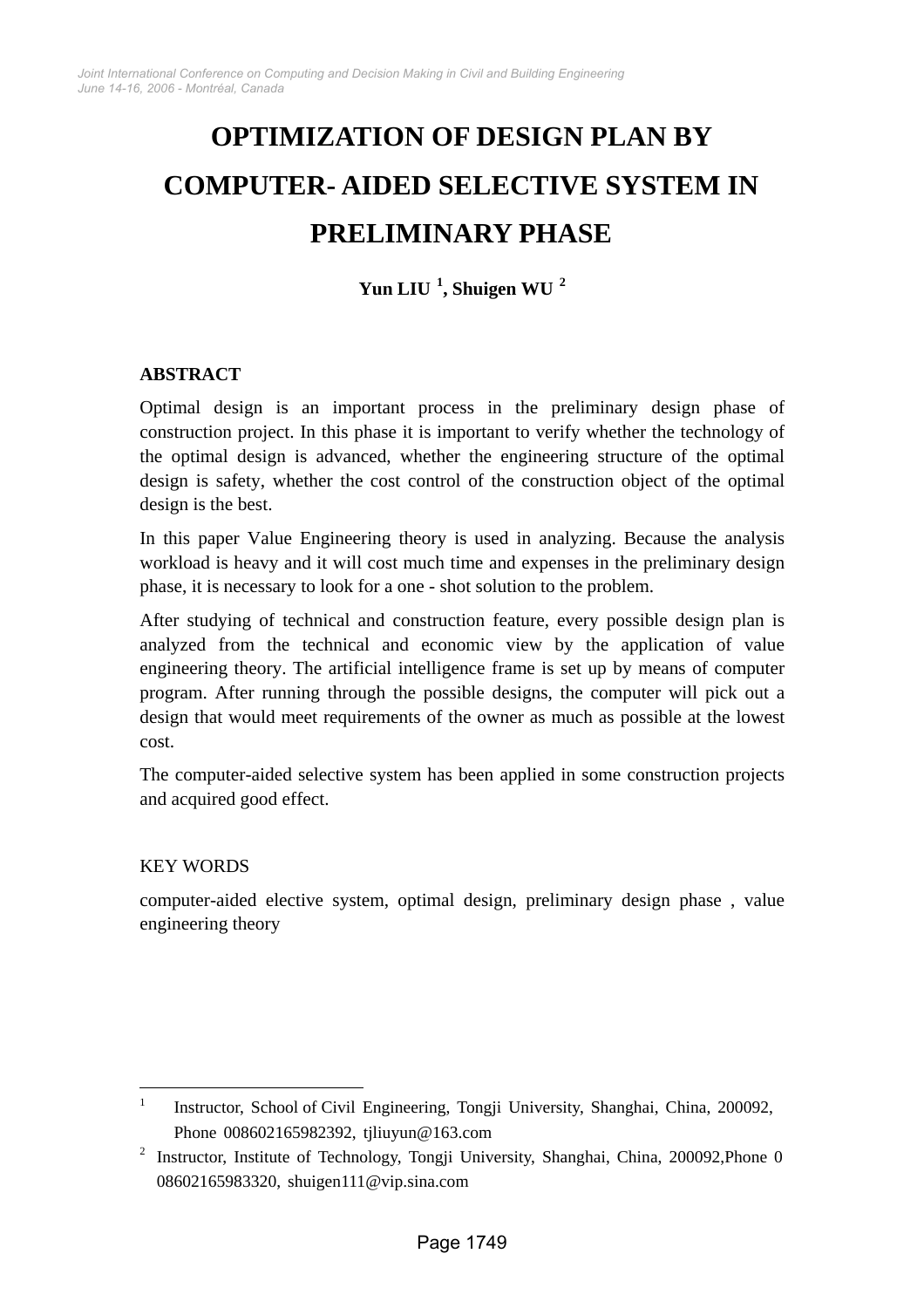# **INTRODUCTION**

Engineering project design includes three design phases: conceptual design, preliminary design and construction drawing design. The capital invested during preliminary design phase is merely 2-10% of the total cost, but the fluctuation of the total cost produced in this phase should be higher than 30%. So the design process must be strictly supervised and the technology of optimal design must be used during this phase.

In conceptual design phase, the main scantling, structure and equipments have been decided, so optimal design in preliminary design phase should mainly aim at foundation. To make the work more convenient and more exact and to avoid heavy calculating workload, it is necessary to use computer-aided selective system.

#### **ECONOMIC ANALYSES PRINCIPLE**

Norm

"Preliminary estimate norms of construction projects" provided by management sector of norms in Shanghai,

"Shanghai estimate norms of building engineering"(1993)

Because the method of techno - economic analysis is Value Engineering, the date in the process of economic analysis is not necessarily using absolute value of the design plans. Dependent on this cause, using norms of Shanghai is feasible.

Project cost formation

Under the legal papers of construction department [2003] 206 the cost of project includes direct cost, indirect charge, profit and tax. In this paper, the theory of comprehensive unit price will be applied to evaluate the base cost.

Process of evaluate

Evaluating the cost of superstructure by "preliminary estimate norms of construction projects".

Evaluating the cost of base by "Shanghai estimate norms of building engineering" 1993 .

#### **TECHNICAL ANALYSIS PRINCIPLE**

In preliminary design phase according to features of design plans and typical project 's experience evaluate every plan.

## **TECHNO - ECONOMIC ANALYSIS**

The theory of techno - economic analysis is Value Engineering

$$
VI = \frac{FI}{CI}
$$

*VI* -- VE index,

*FI* -- Function index,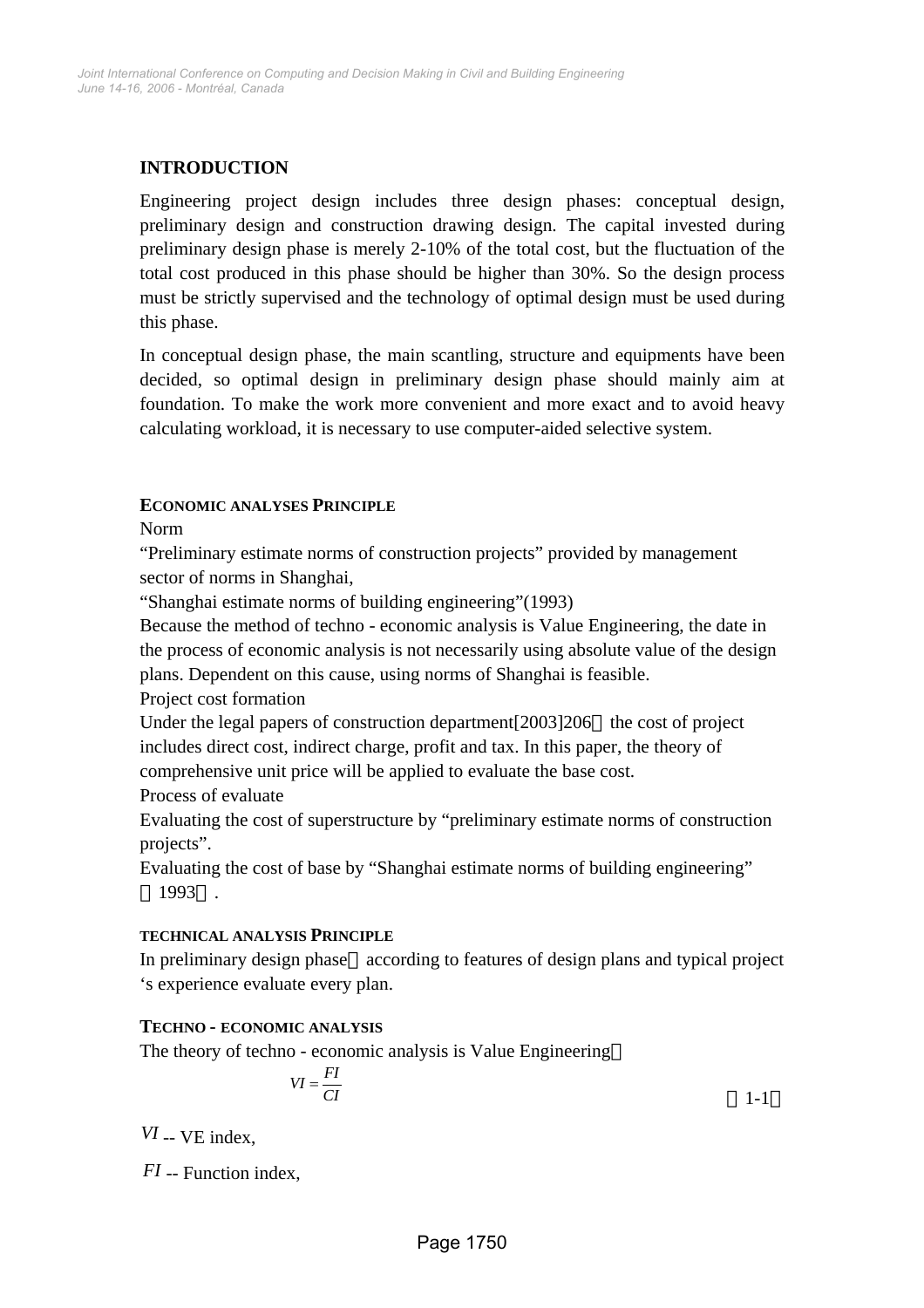*June 14-16, 2006 - Montréal, Canada Joint International Conference on Computing and Decision Making in Civil and Building Engineering*

*FI* -- Function index.

$$
CI_i = \frac{C_i}{\sum C_i}
$$

 $CI_{i}$  -- Cost index,

 $C_i$ <sub>--</sub> The real cost of the evaluation object "i",

 $\sum C_i$  -- The total cost of the entire evaluation object.

$$
FI_i = \frac{F_i}{\sum F_i}
$$

*FI*<sub>*i* -- Function index,</sub>

 $F_i$  -- The scores of the evaluation object "i",

 $\sum F_i$ <sub>--</sub> The scores of the evaluation object "i"

According to calculating result, choose the plan whose VE index is the highest as optimal design.

# **COST OF SUPERSTRUCTURE**

In accordance with rules of "preliminary estimate norms of construction projects", the cost of superstructure of every possible design plan can be calculated with the dates, which are fed into the compute from the interface (Table 1) of computer-aided selective system while running the program.

There are three types of base that distinguished the design plans. Plan A: Strip foundation, Plan B: Mat foundation, Plan C: Pile foundation.

| <b>Indicator</b> | <b>Name</b>               | <b>Unit</b>    | A       | в       | C       |
|------------------|---------------------------|----------------|---------|---------|---------|
| A <sub>1</sub>   | Building area             | m <sub>2</sub> | $\ast$  | $\star$ | $\star$ |
| <b>B1</b>        | Structure types           |                | $\ast$  | $\star$ | $\star$ |
| D <sub>1</sub>   | The number of layer       | F              | $\ast$  | $\star$ | $\star$ |
| E1               | <b>Building height</b>    | m              | $\star$ | $\star$ | $\star$ |
| F <sub>1</sub>   | Hydrant water system      |                | $\star$ | $\star$ | $\star$ |
| G <sub>1</sub>   | Self extinguishing system |                | $\star$ | $\star$ | $\star$ |
| H1               | Substation-system         | <b>KVA</b>     | $\star$ | $\star$ | $\star$ |
| M1               | Air conditioning system   |                | $\star$ | $\star$ | $\star$ |

Table 1: Input-parameters Table of Superstructure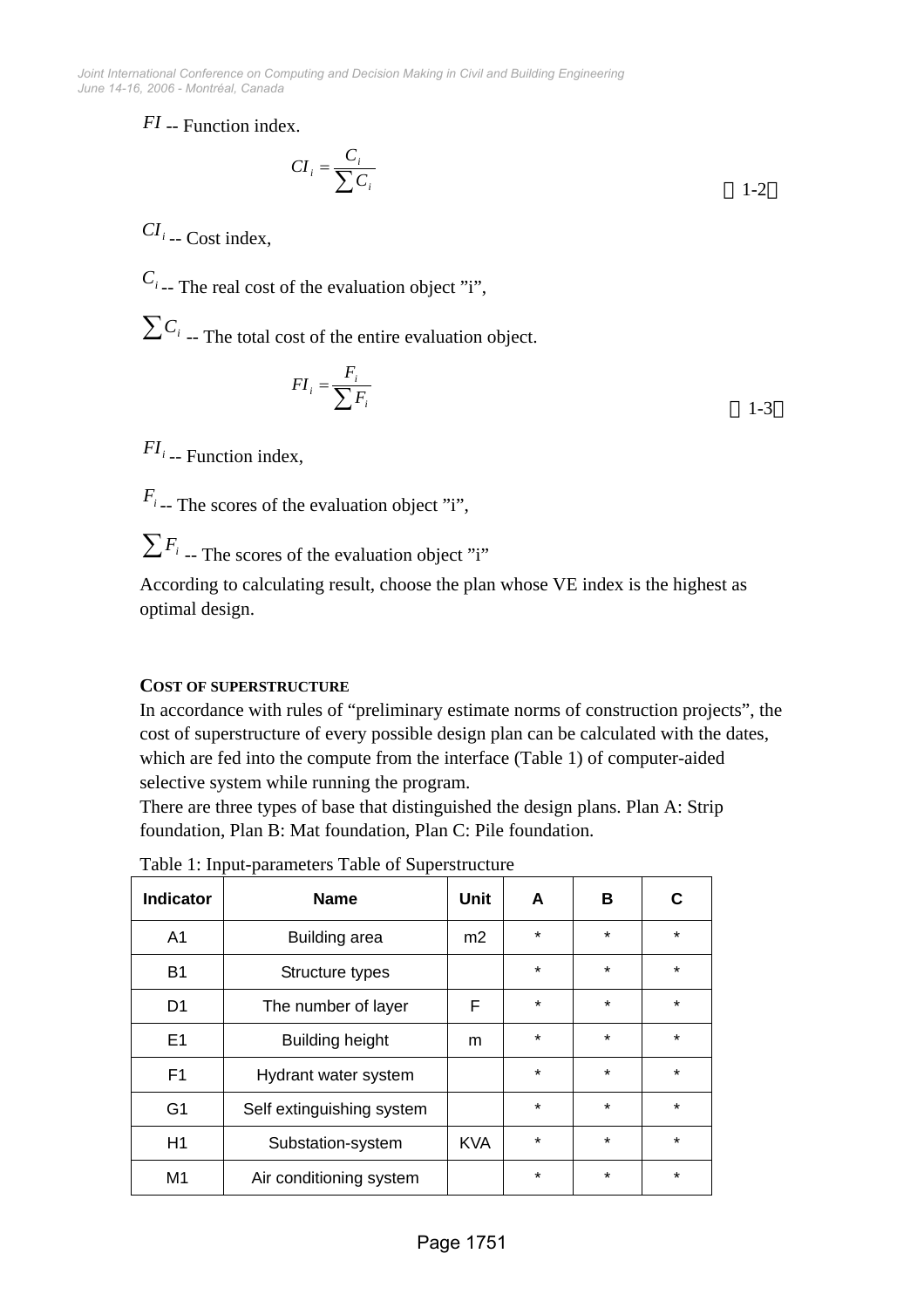## Remark: the mark" \*" expresses needing input-parameters

A1 building area input data on fact.

B1 structure types frame, input date" 1", masonry structure input date

- " $2$ ", shear wall, input date"  $3$ ", other structure type, input date"  $4$ "
- D1 the number of layer input data on fact
- E1 building height input data on fact

F1 hydrant water system, having the system, input date  $1''$  contrary to it, input date"  $0$ ".

G1 self extinguishing system, having the system, input date  $1''$  contrary to it, input date"0".

H1 substation-system input data on fact.

M1 air conditioning system having the system, input date  $1''$  contrary to it, input date"  $0$ ".

In computer-aided selective systems, the program will analyze the parameter entered from table 1 and some features of plan begin to form automatically. There is a one - to - one relationship between every feature of a design plan and the cost according to "preliminary estimate norms of construction projects", So the cost of superstructure of plan A, C1A, the cost of superstructure of plan B, C1B, and the cost of superstructure of plan C, C1C, can be calculated.

## **COST OF BASE**

In accordance with rules of "Shanghai estimate norms of building engineering"

1993 , the cost of base of every design plan can be calculated with the dates which are fed into the compute from the interface(Table 2 ) of computer-aided selective system while running the program

There are three types of base that distinguished the design plans. Plan A: Strip foundation, Plan B: Mat foundation, Plan C: Pile foundation.

| <b>Indicator</b> | <b>Name</b>                                            | Unit           | A       | В       | C       |
|------------------|--------------------------------------------------------|----------------|---------|---------|---------|
| P                | <b>Site</b>                                            |                | $\ast$  | $\star$ | $\star$ |
| H                | Depth of foundation                                    | m              | $\ast$  | $\star$ | $\star$ |
| h                | Difference between inside and<br>outside ground levels | m              | $\ast$  | $\star$ | $\star$ |
| C                | Concrete mark                                          |                | $\ast$  | $\star$ | $\star$ |
| R                | Types of foundation                                    |                | $\star$ | $\star$ | $\star$ |
| S <sub>0</sub>   | The area of compaction grouting                        | m <sub>2</sub> | $\ast$  | $\star$ |         |
| h <sub>0</sub>   | The depth of compaction grouting                       | m              | $\star$ | $\star$ |         |
| L1               | The length of strip foundation                         | m              | $\ast$  |         |         |

Table 2 input-parameters table of base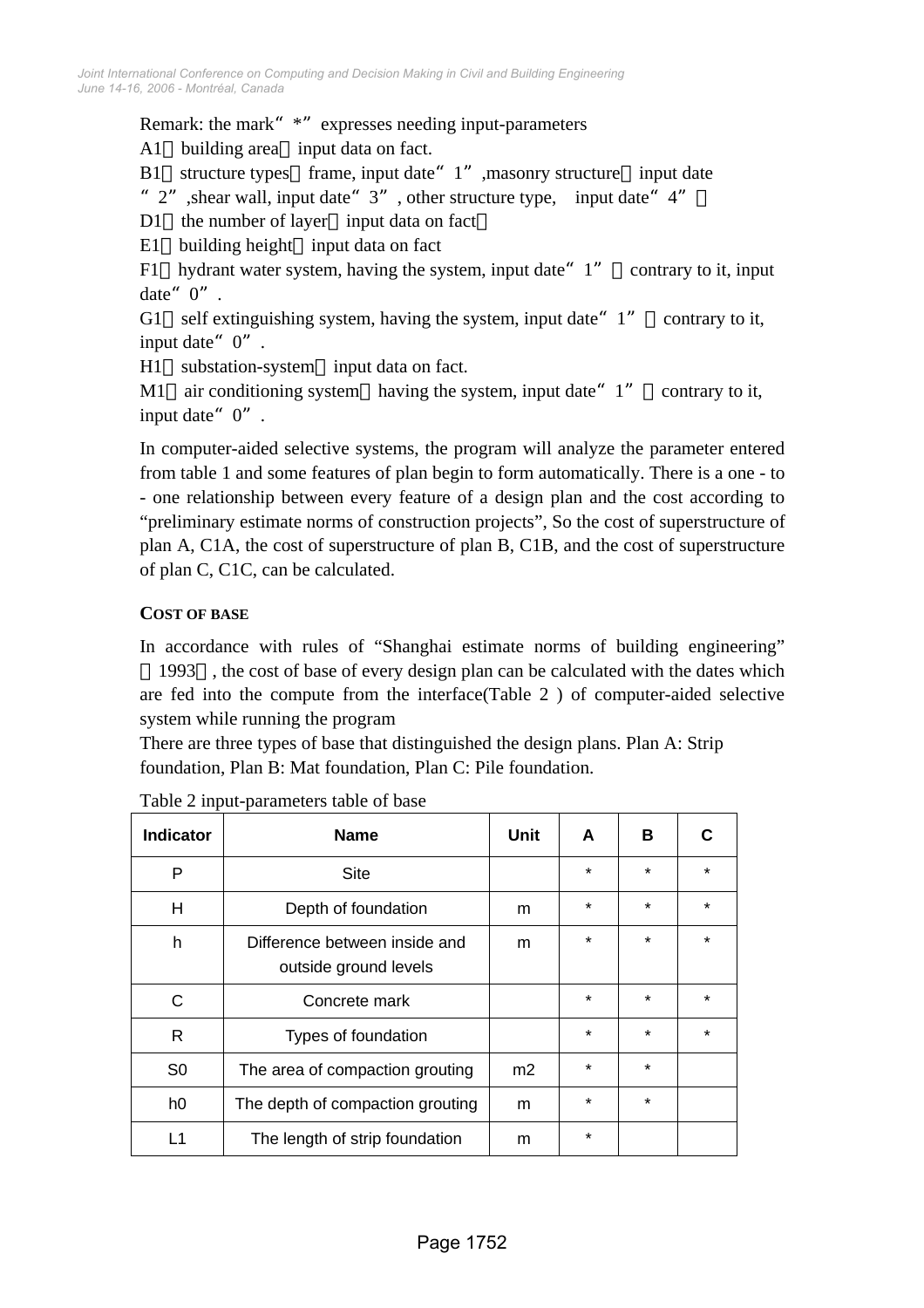*June 14-16, 2006 - Montréal, Canada Joint International Conference on Computing and Decision Making in Civil and Building Engineering*

| S <sub>1</sub> | The sectional area of strip<br>foundation | m <sub>2</sub> | $\ast$ |         |         |
|----------------|-------------------------------------------|----------------|--------|---------|---------|
| h2             | The depth of mat foundation               | m <sub>2</sub> |        | $\star$ |         |
| n3             | The number of pile                        | amoun<br>t     |        |         | $\star$ |
| s3             | The sectional area of pile                | m <sub>2</sub> |        |         | $\star$ |
| H <sub>3</sub> | The length of pile                        | m              |        |         | $\star$ |
| P <sub>3</sub> | The sectional area of pile cap            | m <sub>2</sub> |        |         | $\star$ |
| N <sub>3</sub> | The number of pile cap                    | amoun          |        |         | $\star$ |

Remark: the mark" \*" expresses needing input-parameters

P site, Pudong and other places in the country, input date" 1", Puxi, input date" 0"

H depth of foundation input data on fact. If needing well point, input depth date with the mark "#"before.

h difference between inside and outside ground levels input data on fact.

C concrete mark, input data on fact,"  $C20''$  " $C35''$ .

R types of foundation, having foundation beam, input date  $1''$  contrary to it, input date"  $0$ ".

S0 the area of compaction grouting, input the area of foundation mat.

h0 the depth of compaction grouting, input data on fact.

L1 the length of strip foundation, input data on fact.

S1 the sectional area of strip foundation, input data on fact.

h<sub>2</sub> the depth of mat foundation, input data on fact.

n3 the number of pile,s3 the sectional area of pile, input data on fact.

H3 the length of pile, P3 the sectional area of pile cap, input data on fact.

N3 the number of pile cap input data on fact.

In the program, because comprehensive unit price of strip foundation with concrete mark "C20" has been defined as "C0" and lays down the datum mark for other types of foundation, correction coefficients can be established.

| Depth of<br>foundation | 2.0 <sub>m</sub> | 3.0 <sub>m</sub> | 4.0m | 3.0 <sub>m</sub><br>(Well point) | 4.0m<br>(Well point) |
|------------------------|------------------|------------------|------|----------------------------------|----------------------|
| Strip foundation       | 1.0              | 1.2              | 1.2  | 1.1                              | 1.2                  |

Table 3 :correction coefficient of foundation embedment 1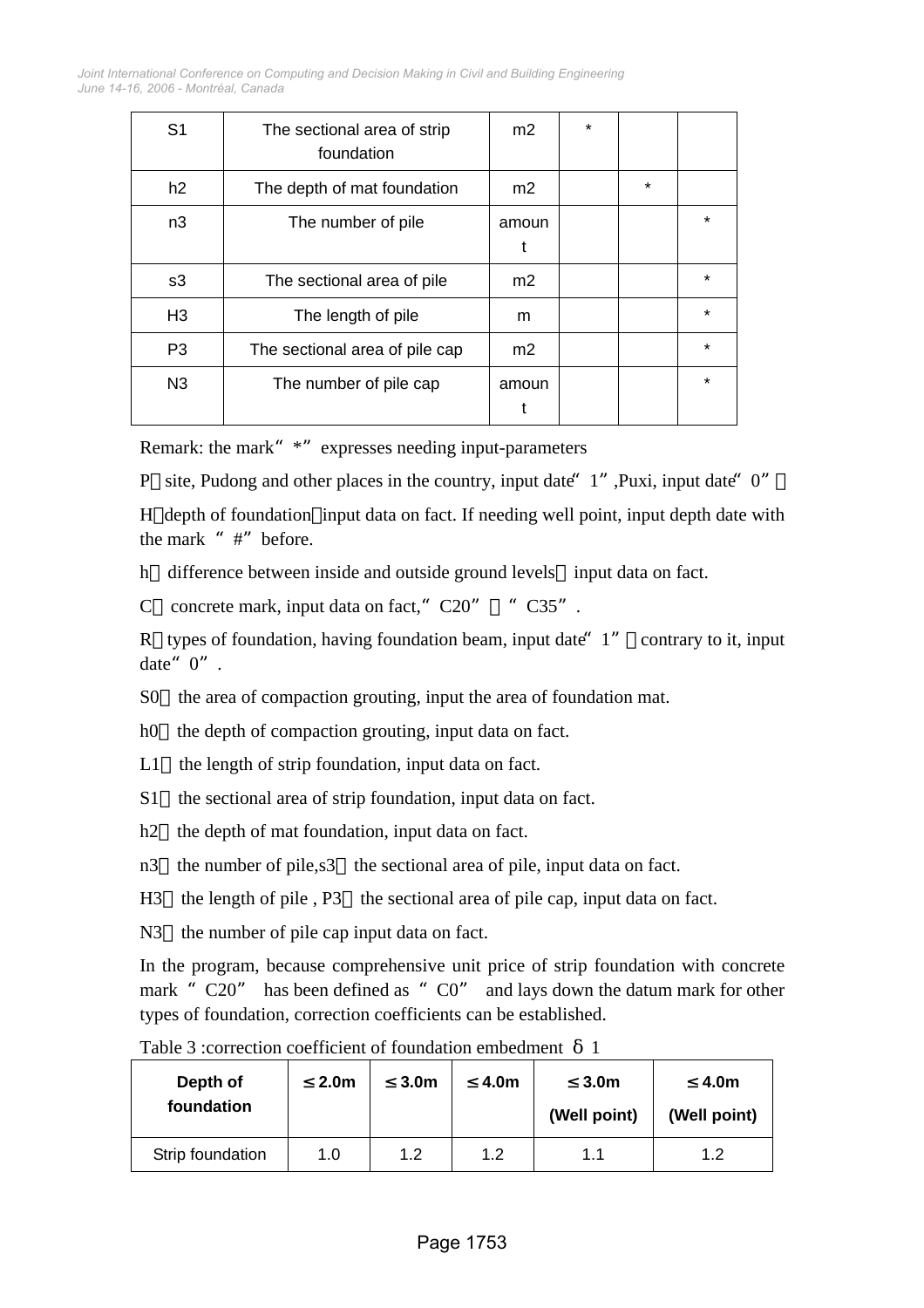*June 14-16, 2006 - Montréal, Canada Joint International Conference on Computing and Decision Making in Civil and Building Engineering*

| Mat foundation  | ں.          | -            |    | ں.        |              |
|-----------------|-------------|--------------|----|-----------|--------------|
| Pile foundation | - 1 -<br>ں. | 1. 0<br>ن. ا | ں. | 1 ລ<br>ں. | $\sim$<br>ن. |

#### Table 4: correction coefficient of concrete 2

| C <sub>20</sub> | C <sub>25</sub> | C30  | C35  | C40  | C45                 | C50  |
|-----------------|-----------------|------|------|------|---------------------|------|
| 1.0             | 1.02            | 1.04 | 1.07 | 1.09 | $\overline{A}$<br>. | 1.11 |

## Table 5: correction coefficient of foundation types 3

| <b>Types of foundation</b> |       | 2.0 <sub>m</sub> | 3.0 <sub>m</sub> | 4.0m | 3.0 <sub>m</sub> | 4.0 <sub>m</sub> |
|----------------------------|-------|------------------|------------------|------|------------------|------------------|
|                            |       |                  |                  |      | (Well point)     | (Well point)     |
| Strip foundation           | $R=1$ | 1.0              | 1.0              | 1.0  | 1.0              | 1.0              |
|                            | $R=0$ | 0.99             | 1.02             | 1.02 | 1.0              | 1.0              |
| Mat foundation             | $R=1$ | 1.0              | 1.0              | 1.0  | 1.0              | 1.0              |
|                            | $R=0$ | 0.82             | 0.86             | 0.94 | 0.86             | 0.94             |
| Pile foundation            | $R=1$ | 1.0              | 1.0              | 1.0  | 1.0              | 1.0              |
|                            | $R=0$ | 1.08             | 1.08             | 1.19 | 1.10             | 1.10             |

Table 6: correction coefficient of earth moving 4

| <b>Types of foundation</b> |       | 2.0 <sub>m</sub> | 3.0 <sub>m</sub> | 4.0m | 3.0 <sub>m</sub> | 4.0m         |
|----------------------------|-------|------------------|------------------|------|------------------|--------------|
|                            |       |                  |                  |      | (Well point)     | (Well point) |
| Strip foundation           | $R=1$ | 1.44             | 1.74             | 1.74 | 1.73             | 2.12         |
|                            | $R=0$ | $\overline{2}$   | 2.41             | 2.41 | 2.41             | 2.41         |
| Mat foundation             | $R=1$ | 1.46             | 1.83             | 2.17 | 1.67             | 2.02         |
|                            | $R=0$ | 1.8              | 2.17             | 2.81 | 2.1              | 2.46         |
| Pile foundation            | $R=1$ | 1.43             | 1.43             | 1.63 | 1.54             | 1.65         |
|                            | $R=0$ | 1.34             | 1.34             | 1.41 | 1.37             | 1.41         |

In computer-aided selective systems, it will analyze the parameter entered from table 2 and choose correction coefficient automatically. While the program is in progress, the cost of base of plan A, C2A, the cost of base of plan B, C2B, and the cost of base of plan C, C2C can be got according to the formula of the estimate norms which are written in the program.

## **COST INDEX**

Adding up C1 to C2, the cost of design plans (CA, CB, CC,) can be got.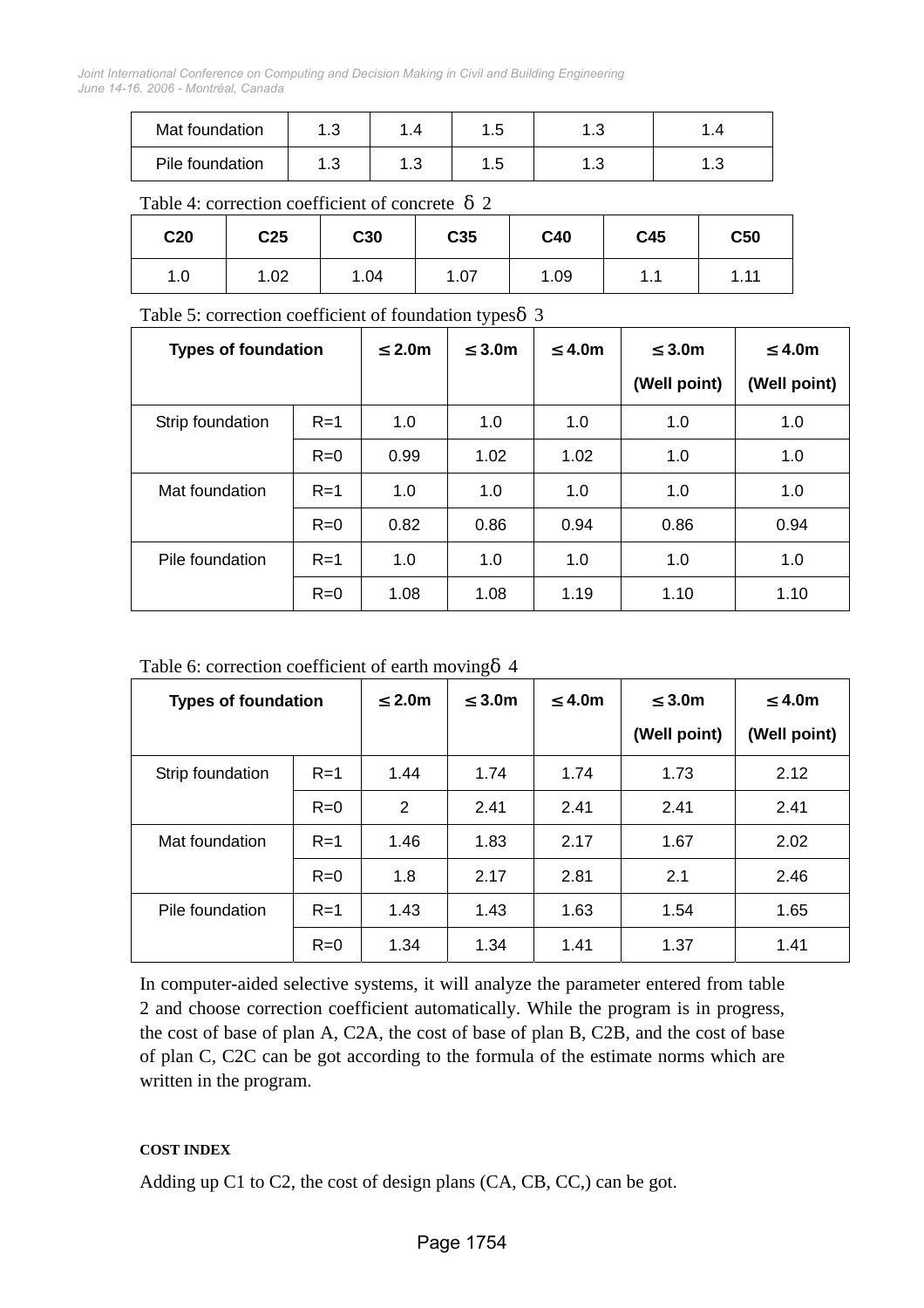# According to formula 1-2, cost index of design planscan be calculated.

#### **THE PROCESS OF ANALYSIS OF FUNCTION INDEX**

By means of an interface (Table 7) of the computer-aided selective systems, the function scores of design plans are ascertainable

|  |  | Table 7 Evaluation of construction plan |  |
|--|--|-----------------------------------------|--|
|--|--|-----------------------------------------|--|

| <b>Evaluation content</b>      |      | <b>Evaluation criterion</b>          |    |  |  |  |  |
|--------------------------------|------|--------------------------------------|----|--|--|--|--|
| 1. Preparation of              | 1.1  | Need enough preparation              | 5  |  |  |  |  |
| construction                   | 1.2  | Need preparation                     | 10 |  |  |  |  |
|                                | 1.3  | Need little preparation              | 20 |  |  |  |  |
|                                | 2.1  | Need special form in large quantity  | 0  |  |  |  |  |
| 2. Preparation of<br>form      | 2.2  | Need standard form in large quantity | 10 |  |  |  |  |
|                                | 2.3  | Need standard form                   | 20 |  |  |  |  |
| 3.construction                 | 3.1  | Greatly                              | 5  |  |  |  |  |
| influenced by the<br>weather   | 3.2  | Moderately                           | 15 |  |  |  |  |
|                                | 3.3  | Gently                               | 20 |  |  |  |  |
|                                | 4.1  | Greatly                              | 5  |  |  |  |  |
| 4. earth moving                | 4.2  | Moderately                           | 10 |  |  |  |  |
|                                | 4.3  | Gently                               | 15 |  |  |  |  |
| 5. the influence of            | 5.1  | Greatly                              | 5  |  |  |  |  |
| construction on<br>surrounding | 5.2  | Moderately                           | 10 |  |  |  |  |
| buildings                      | 5.3  | Gently                               | 20 |  |  |  |  |
|                                | 7.1  | Longest                              | 5  |  |  |  |  |
| 6.project time                 | 7.2  | Long                                 | 10 |  |  |  |  |
|                                | 7.3  | Short                                | 20 |  |  |  |  |
| 7.construction                 | 8.1  | hard                                 | 5  |  |  |  |  |
| quality control                | 8.2  | Easy                                 | 15 |  |  |  |  |
|                                | 9.1  | high                                 | 5  |  |  |  |  |
| 8.technical request            | 9.2  | ordinary                             | 10 |  |  |  |  |
|                                | 9.3  | low                                  | 20 |  |  |  |  |
| 9.safety in                    | 10.1 | hard                                 | 5  |  |  |  |  |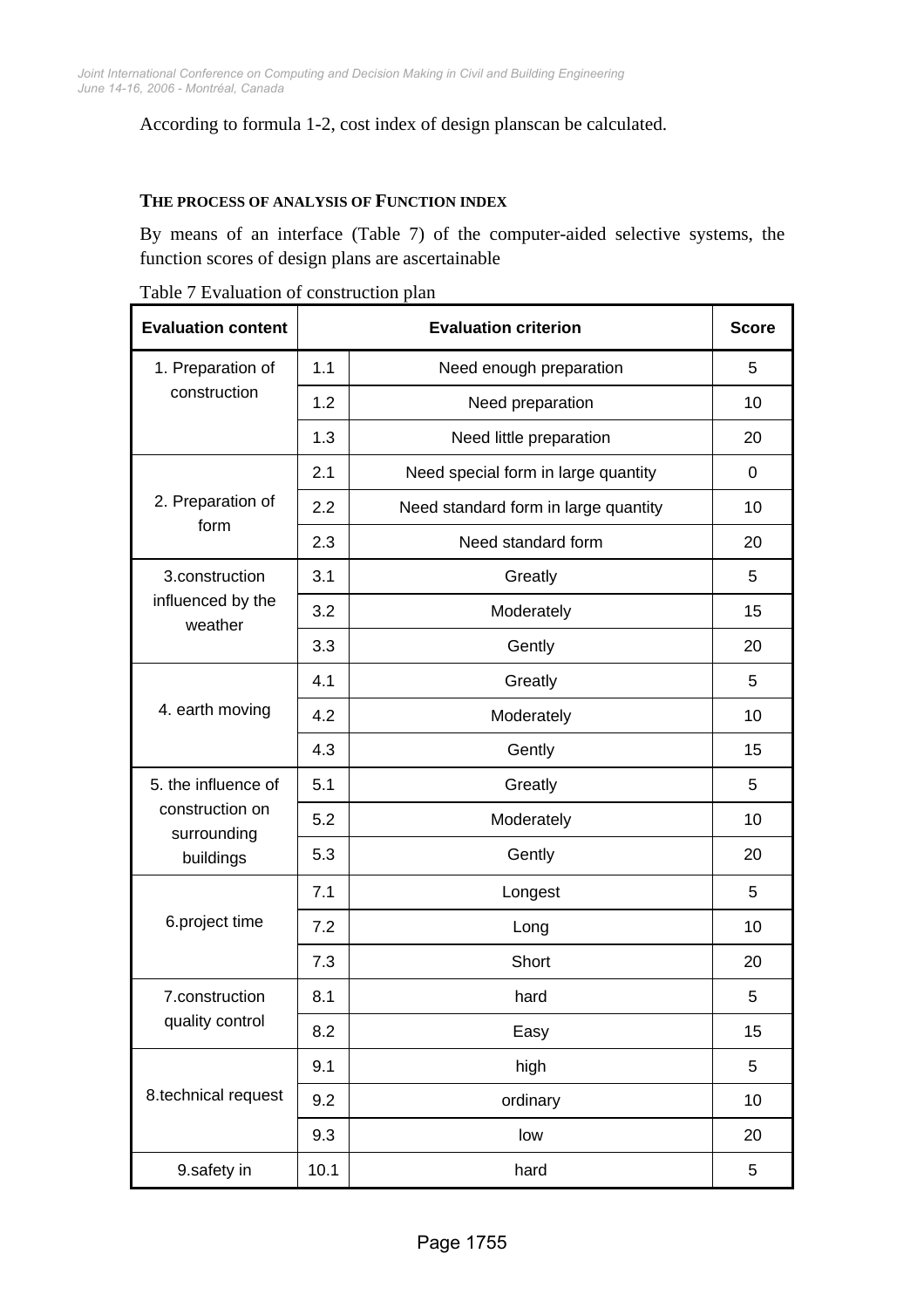| production | ח<br>$\sim$<br>$\mathsf{U}.\mathsf{L}$ | easy | . . |
|------------|----------------------------------------|------|-----|
|------------|----------------------------------------|------|-----|

Grade the plans according to the real situation, the function scores of plan A, FA, the function scores of plan B, FB and the function scores of plan c, FC, can be got.

According to formula 1-3, function index can be calculated.

## **VE ANALYSIS**

According to formula (1-1), VE index are given and the optimal design is found while running the program. Optimal design is the plan whose VE index is the highest.

#### **ANALYSIS RESULT**

As figure 1 shows, running the computer-aided selective system, it will produce the chart based on the calculating result.



Figure 1: Analysis result

## **CONCLUSIONS**

.

This computer-aided selective system has a clear and friendly interface. The system is very convenient for use, and it meets the requirements of economic and technical analysis in the course of preliminary design phase. It is easy to select the optimal design, which will be benefit for project's economic results and can provide a better way to improve the design quality.

The computer-aided selective system has been applied in some construction projects and acquired good effect. For example, in the design of the 7th hospital in shanghai, in the design of Shanghai Hardware Tools Factory.

The application of the computer-aided selective system also has some locality. For example, in the computer-aided selective system, only three types of foundation have